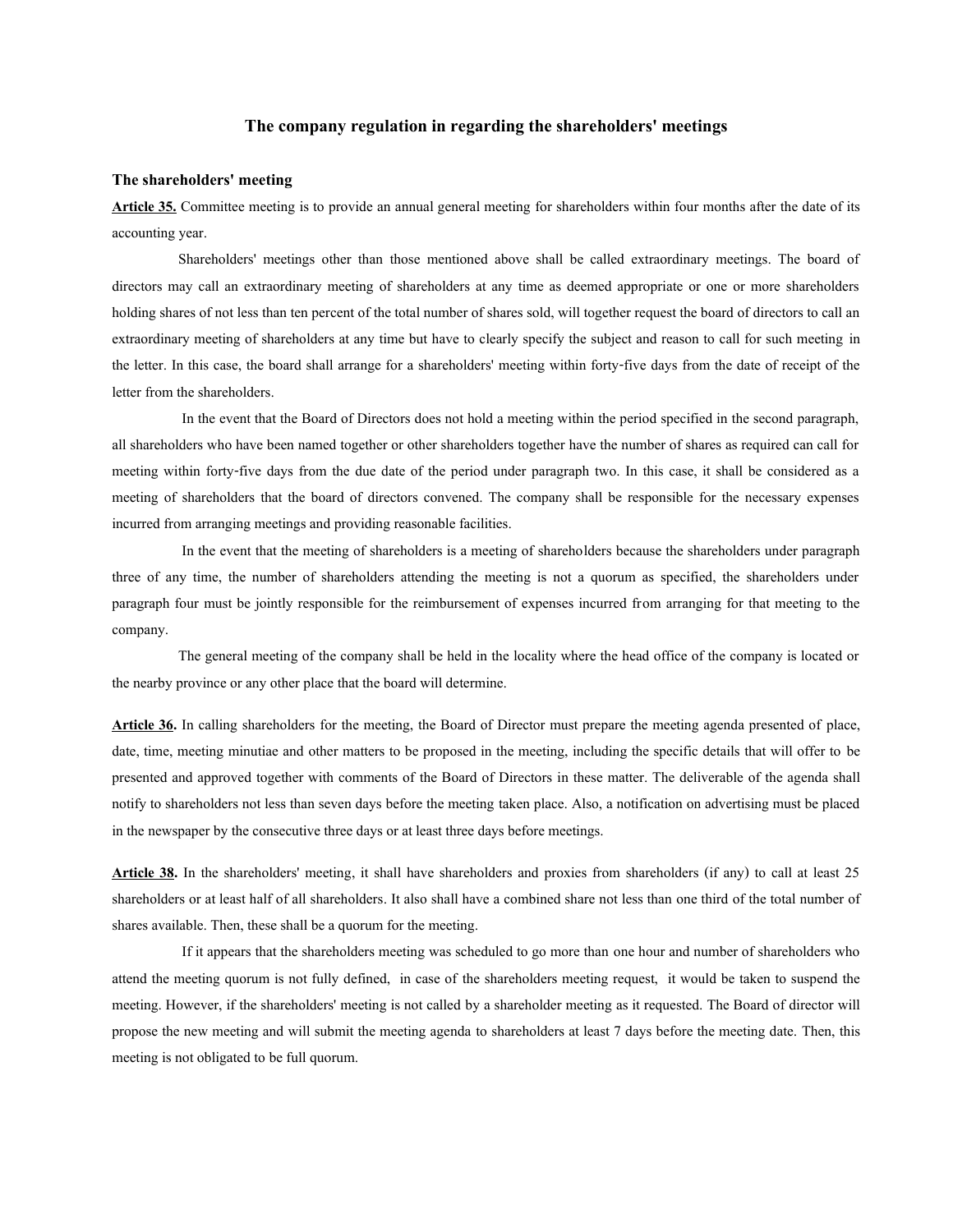**Article 39.** The Chairman of the Board is the Chairman of the shareholders' meeting but should the Chairman be absent or is unable to fulfill his/her responsibilities, the Vice Chairman is designated to be the next Chairman of the shareholders' meeting. However, should the Vice Chairman also not be available or is unable to fulfill his/her responsibilities, shareholders can vote on any shareholder present at the shareholders' meeting to be the Chairman of the meeting.

Article 41. The Governance of the Annual General Meeting is as follow.

- (1) To consider the report of the Board of Director proposed to the meeting illustrating the company performance
- (2) To consider and approve the balance sheet
- (3) To consider allocation of profit
- (4) To elect the Board of Directors who are due to retire by rotation
- (5) To appoint auditors and propose the auditing fee
- (6) Other matters

# **A proxy to attend shareholders and the rights of shareholders to vote**

**Article 37**. Shareholders have the right to give a proxy to their representative in the shareholders' meeting. However, the proxy form must be written as the Registrar set and must be presented to the Chairman of the Board scheduled at meeting locations prior the proxies attend the meeting.

**Article 40**. Voting of shares deemed to have one share to one voting right. The resolution of the shareholders' meeting is as the follow;

- (1) In the normal case, voting of shares is to hold the majority votes of the shareholders who attend the meeting and vote. If votes are equal, the chairman has the right to add a single vote that deem to be resolved.
- (2) In the following cases, voting of shares is to hold the votes that are not less than three forth of the total votes of shareholders who attend the meeting and vote.
	- A. To sale or transfer of the entity or the significant part of entity to acquirer
	- B. To acquire or takeover of other entities owned by private companies
	- C. To changes or terminate renting contracts of the whole entity or the significant part of the entity. To assign the third party of representative to manage its business or the merger and acquisition for the sharing profit purposed

#### **The procedures of; the Directors election, the Directors who are due retired by rotation and the Directors remuneration**

**Article 16**. The Board of Directors of the company shall be on the duty not less than 5 Directors. Half of the Board of Director must have their residential in the Kingdom of Thailand. The Board of Directors must be qualified by the Thai law.

**Article 17.** In the shareholders' meetings, the selected Boards has to be regulated and proceed as follow;

- (1) One shareholder has one vote per share
- (2) Each shareholder has the right to vote in accordance with (1) to elect a director or numerous directors; however, each voting right is not allowed to contribute more than one right.